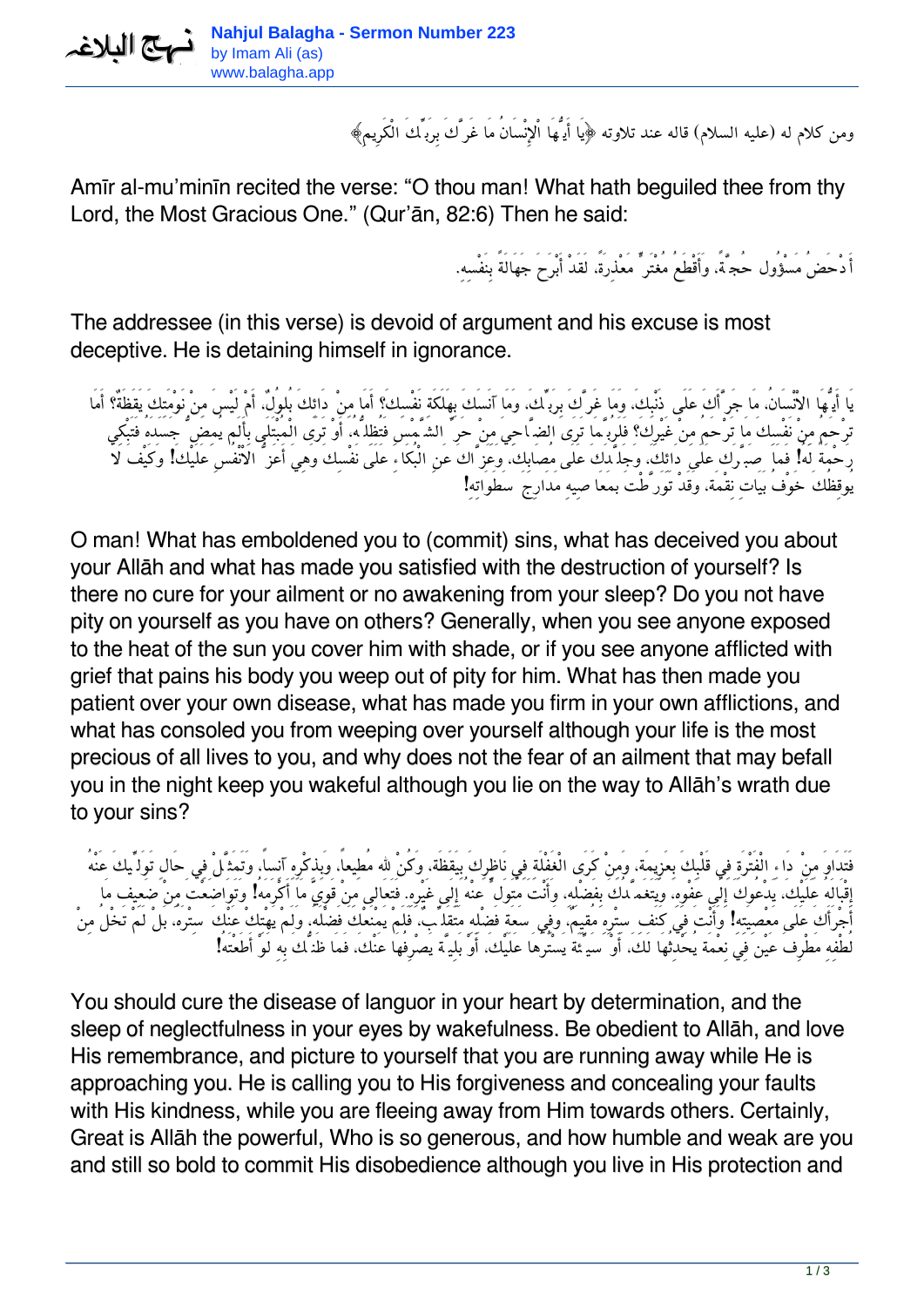يم البلاغہ

undergo changes of life in the expanse of His kindness. He does not refuse you His kindness and does not remove His protection from you. In fact, you have not been without His kindness even for a moment, whether it be a favour that He conferred upon you or a sin of yours that He has concealed or a calamity that He has warded off from you. What is your idea about Him if you had obeyed Him?

*وَايْمُ االلهِ لَوْ أَنَّ هذِهِ الصِّفَةَ كَانَتْ فِي مُتَّفِقَيْنِ فِي الْقُوَّة،ِ مُتَوَازِيَيْنِ فِي الْقُدْر،َ لَكُنْتَ أَوَّلَ حَاكِم عَلى نَفْسِكَ بِذَمِيمِ الاْخْلاَق،ِ وَمَسَاوِىءِ الاْعَمْال.ِ وَحَقّاً أَقُولُ! مَا الدُّنْيَا غَرَّتْك،َ وَلكِنْ بِهَا اغْتَرَرْت،َ وَلَقَدْ كَاشَفَتْكَ الْعِظَات،ِ وَآذَنَتْكَ عَلَى سَوَاء، وَلَهِيَ بِمَا تَعِدُكَ مِنْ نُزُولِ الْبَلاَءِ بِجِسْمِك،َ وَالنَّقْصِ فِي قُوَّتِك،َ أَصْدَقُ وَأَوْفَى مِنْ أَنْ تَكْذِبَك،َ أَوْ تَغُرَّك،َ وَلَرُبَّ نَاصِح لَهَا عِنْدَكَ مُتَّهَم،ٌ وَصَادِق مِنْ خَبَرِهَا مُكَذَّب،ٌ*

By Allāh, if this had been the case with two persons equal in power and matching in might (one being inattentive and the other showering favours upon you) then you would have been the first to adjudge yourself to be of bad behaviour and evil deeds. I truthfully say that the world has not deceived you but you have had yourself deceived by it. The world had opened to you the curtains and divulged to you (everything) equally. And in all that it foretold you about the troubles befalling your bodies and the decay in your power, it has been too true and faithful in promise, and did not speak a lie to you or deceive you. There are many who advise you about it but they are blamed, and speak the truth about it but they are opposed.

*وَلَئِنْ تَعَرَّفْتهَا فِي الدِّيَارِ الْخَاوِيَة،ِ وَالرُّبُوعِ الْخَالِيَة،ِ لَتَجِدَنَّهَا مِنْ حُسْنِ تَذْكِيرِك،َ وَبَلاَغِ مَوْعِظَتِك،َ بِمَحَلَّةِ الشَّفِيقِ عَلَيْك،َ وَالشَّحِيحِ بك! وَلَنِعْمَ دَارُ مَنْ لَمْ يَرْضَ بِهَا دَارا،ً وَمَحَلُّ مَنْ لَمْ يُوَطِّنْهَا مَحَلاًّ! وَإِنَّ السُّعَدَاءَ بالدُّنْيَا غَداً هُمُ الْهَارِبُونَ مِنْهَا الْيَوْم.َ*

If you understand the world by means of dilapidated houses and forlorn abodes, then with your good understanding and far reaching power of drawing lessons you will find it like one who is kind over you and cautious about you. It is good abode for him who does not like it as an abode, and a good place of stay for him who does not regard it a permanent home for stay. Only those who run away from this world today will be regarded virtuous tomorrow.

*إِذَا رَجَفَتِ الرَّاجِفَة،ُ وَحَقَّتْ بِجَلاَئِلِهَا الْقِيَامَة،ُ وَلَحِقَ بِكُلِّ مَنْسَك أَهْلُه،ُ وَبِكُلِّ مَعْبُود عَبَدَتُه،ُ وَبِكُلِّ مُطَاع أَهْلُ طَاعَتِه،ِ فَلَمْ يُجْزَ فِي عَدْلِهِ وَقِسْطِهِ يَوْمَئِذ خَرْقُ بَصَر فِي الْهَوَاء،ِ وَلاَ هَمْسُ قَدَم فِي الاْرْضِ إِلاَّ بِحَقِّه،ِ فَكَمْ حُجَّة يَوْمَ ذَاكَ دَاحِضَة، وَعَلاَئِقِ عُذْر مُنْقَطِعَة!*

When the earthquake occurs, the Day of Resurrection approaches with all its severities, the people of every worshipping place cling to it, all the devotees cling to the object of their devotion and all the followers cling to their leader. Then on that day even the opening of an eye in the air and the sound of a footstep on the ground will be assigned its due through His Justice and His Equity. On that day many an